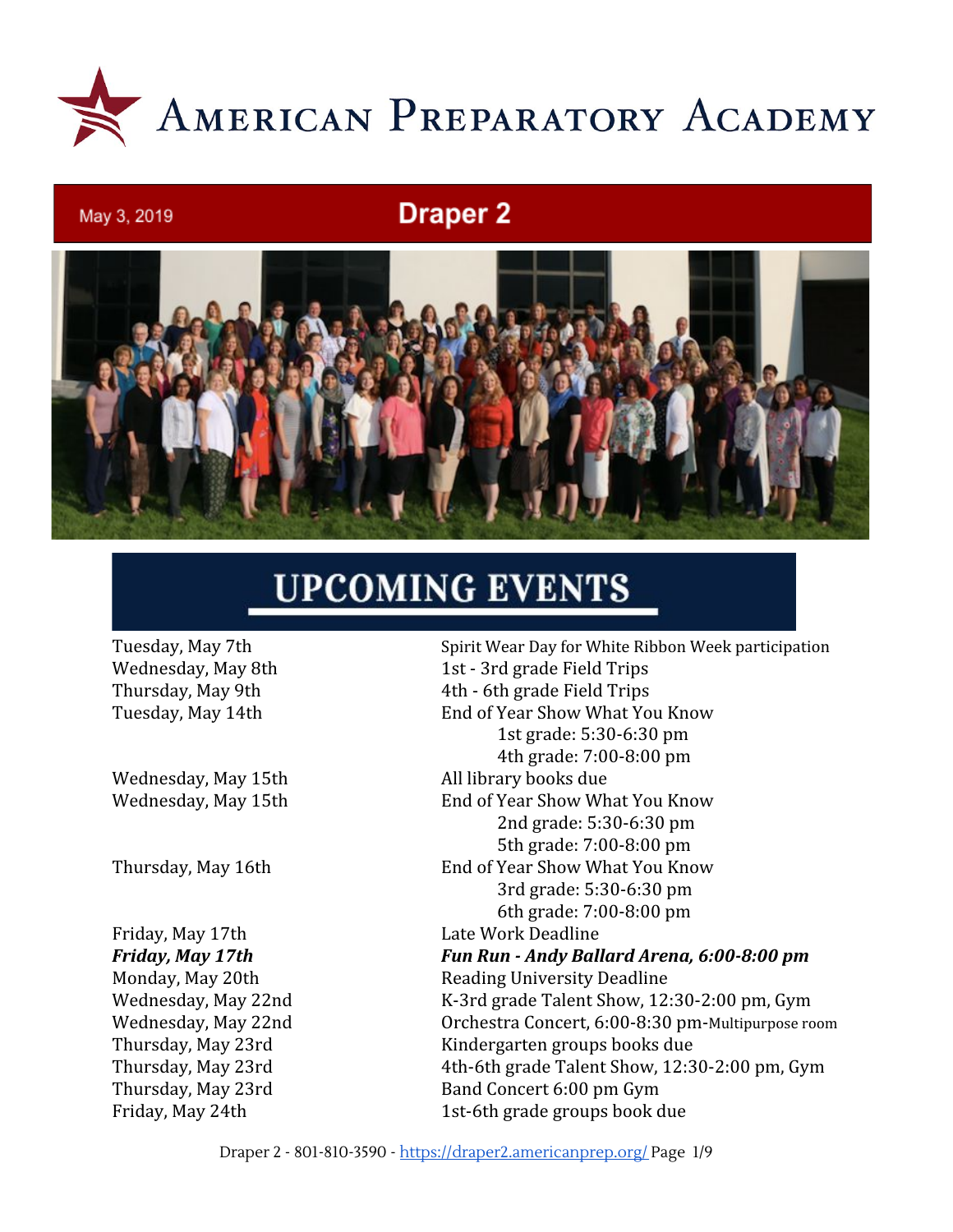

Friday, May 31st **Last day of school-**

Friday, May 24th Kindergarten Last Day of Attendance End of Year Show What You Know 1:00-2:00 pm *Monday, May 27th No School - Memorial Day* Tuesday, May 28th Volunteer Assembly, 8:00 - 9:00 am-Multipurpose room Wednesday, May 29th *Early Release* dismissals at 12:15/12:30/12:45 pm Thursday, May 30th Field Day - Watch for more information to come Thursday, May 30th *Early Release* dismissals at 12:15/12:30/12:45 pm *Early Release* dismissals at 12:15/12:30/12:45 pm

*For updates, additional event information, and athletic events, please visit our campus website below.*

## **Do you have volunteer hours to report? Go to [volunteerdraper2@apamail.org](mailto:volunteerdraper2@apamail.org) and report them. Thank you for ALL of your help.**

## **From the Directors' Desks**

by Cathie Adamson and Kevin McVicar

## **May Builder Theme: I am a Builder When I When I Respect My Body and Mind**

Making yourself feel good physically is one of the ultimate ways to respect yourself. Treat your body as you would the body of someone you love dearly. Healthy food, exercise, low stress. Respecting your body is an essential aspect of self-respect. The more kindness you show yourself physically, the more internal love you'll feel. Your body is the vessel transporting you around this world and it's up to you to respect it.

Just as you need to respect your body, you also need to respect your mind. Challenge yourself with new experiences and information. Step out of the thinking you're comfortable with and try to find new perspectives. Find resources for information and inspiration — books, websites, people — and soak up all you can. The more you know, the more you can grow. And all that growth will empower you, making it much easier to respect yourself.

By Author: Danni Dipirro

## **SPIRIT WEAR DAY Reward**

Tuesday, May 7th, students who filled in the (pink) White Ribbon Week tracker with their parents may wear spirit wear. Great job to all of the students and parents who made that activity so successful. Your students will bring their tracker home on Monday along with a note with the reminder to wear spirit wear. If you have any questions, please contact your child's classroom teacher.

## **School Lunch - Last Week of School**

Monday, May 27 - No School (Memorial Day) Tuesday, May 28 - No Kindergarten, Lunch Served (grades 1-6) Wednesday, May 29 - No Kindergarten, Early Dismissal, No Lunch Served Thursday, May 30 - No Kindergarten, Early Dismissal, No Lunch Served Friday, May 31 - Last Day of School, Early Dismissal, No Lunch Served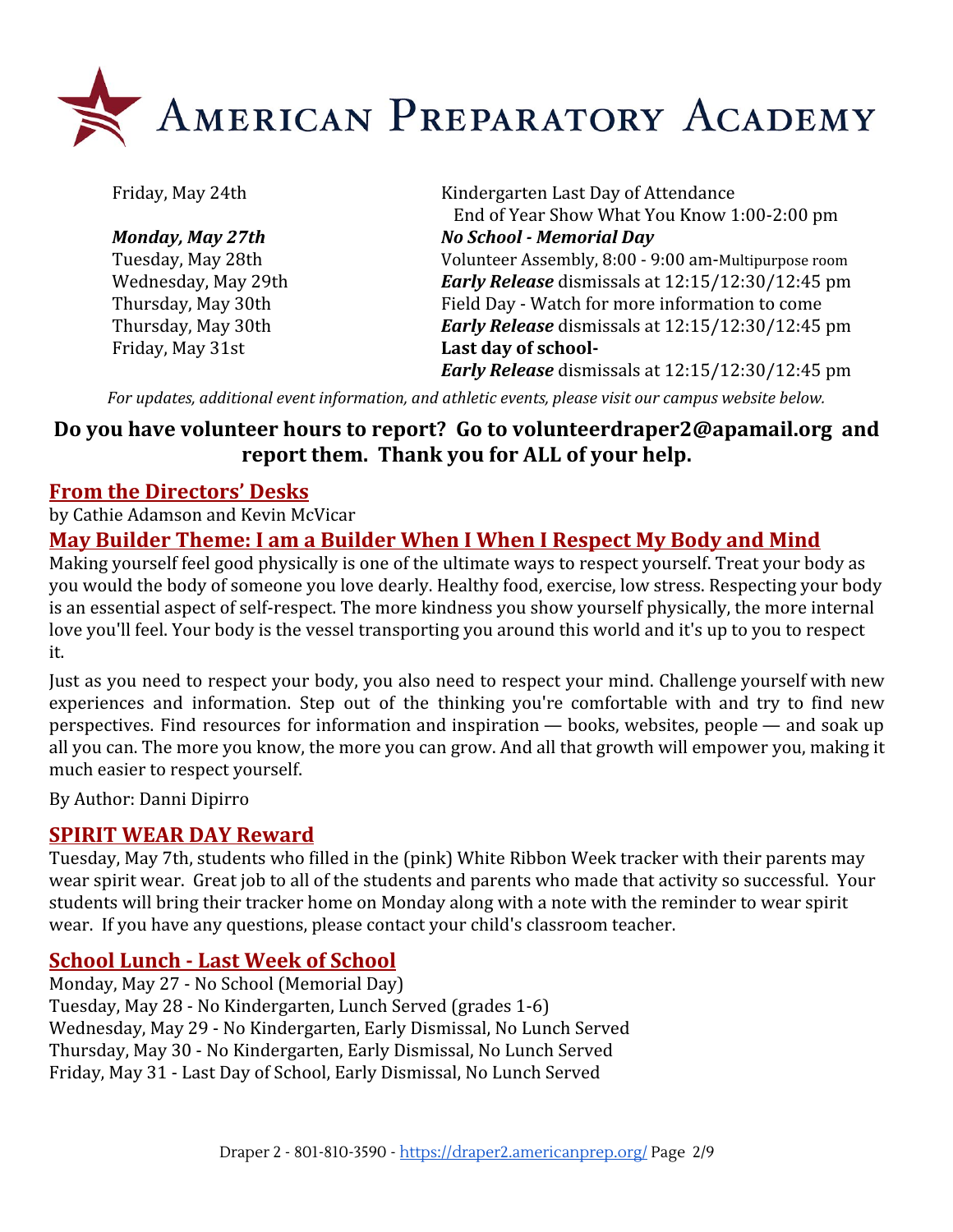

All lunches ordered for Wednesday, May 29 and Thursday, May 30 have been canceled and credited to your account.

We have also adjusted the menu - the last week of school we will serve field trip lunches. These will contain a fruit or juice box, vegetable, granola bar or chips, cheese stick, and milk.

#### **2nd ANNUAL SUPERHERO FUN RUN:** *Friday, May 17th, Andy Ballard Arena, 6-8pm REGISTRATION CLOSES THIS SUNDAY (5/6/19) @ 7:00pm MST:* **[www.irunutah.com/apa](http://www.irunutah.com/apa)**

*Help us raise \$20K for security fencing at D1 and D2, final furnishings for D3.* All student race registrants and fundraisers will get their name on the Hero Wall, and individual incentive rewards!

## **REGISTRATION TIPS:**

*There are TWO ways to participate. Choose one or CHOOSE BOTH!*

**OPTION #1:** FUN RUN REGISTRATION & FUNDRAISING: **[www.irunutah.com/apa](http://www.irunutah.com/apa)** -OR-

Register/Donate at the front office

[1K or 5K, T-Shirt, Cinch Bag, Swag, FM100.3, Food Trucks, Silent Auction, and Race Medals for top finishers!]

Please Note: Registering automatically creates an INDIVIDUAL FUNDRAISING PAGE for you! **OPTION #2:** Create an INDIVIDUAL FUNDRAISING PAGE ONLY and ALSO EARN INCENTIVES! Visit: **[www.irunutah.com/apa](http://www.irunutah.com/apa)** and follow 5 easy steps to create your student's personal fundraising page to share with friends and family!

## *FUN RUN VOLUNTEER HELP NEEDED:*

*Interested in volunteering?* WE JUST NEED A FEW MORE VOLUNTEERS: Awards, and Set Up. Please sign up at <https://www.signupgenius.com/go/20f0548a5ad23a5fd0-apasuper> **-OR-** Please email Jill Welch @ jwelch@apamail.org.

## **Donations Needed for Our Zambia APA**

Dear American Prep Families-

In June, a group of teachers will be going to Zambia to support our sister school there - Chiyembekezo Academy/African Prep. We need help gathering items to take with us - will you help us gather what we need?

- 1. What Your Needs to Know books all ages. Used books are welcome!
- 2. Expo Markers (new). We use these for their math facts so the thinner size is better.
- 3. Awards/small prizes for students (new/used items in good condition)
- 4. Pocket size dictionaries/small dictionaries (new/used items in good condition)
- 5. Books for the school library all ages story books, novels, readers (new/used items in good condition)
- 6. Lotions, jewelry, perfume, ties, socks for teacher gifts (new/used items in good condition)
- 7. Clothes for the children Girl sizes 3 -16 (new/used items in good condition, washed please)
- 8. Clothes for the children Boy sizes 2 -16 (new/used items in good condition, washed please)
- 9. Backpacks new/used in good condition
- 10. EmergenC packets
- 11. Adult and Children's multi-vitamins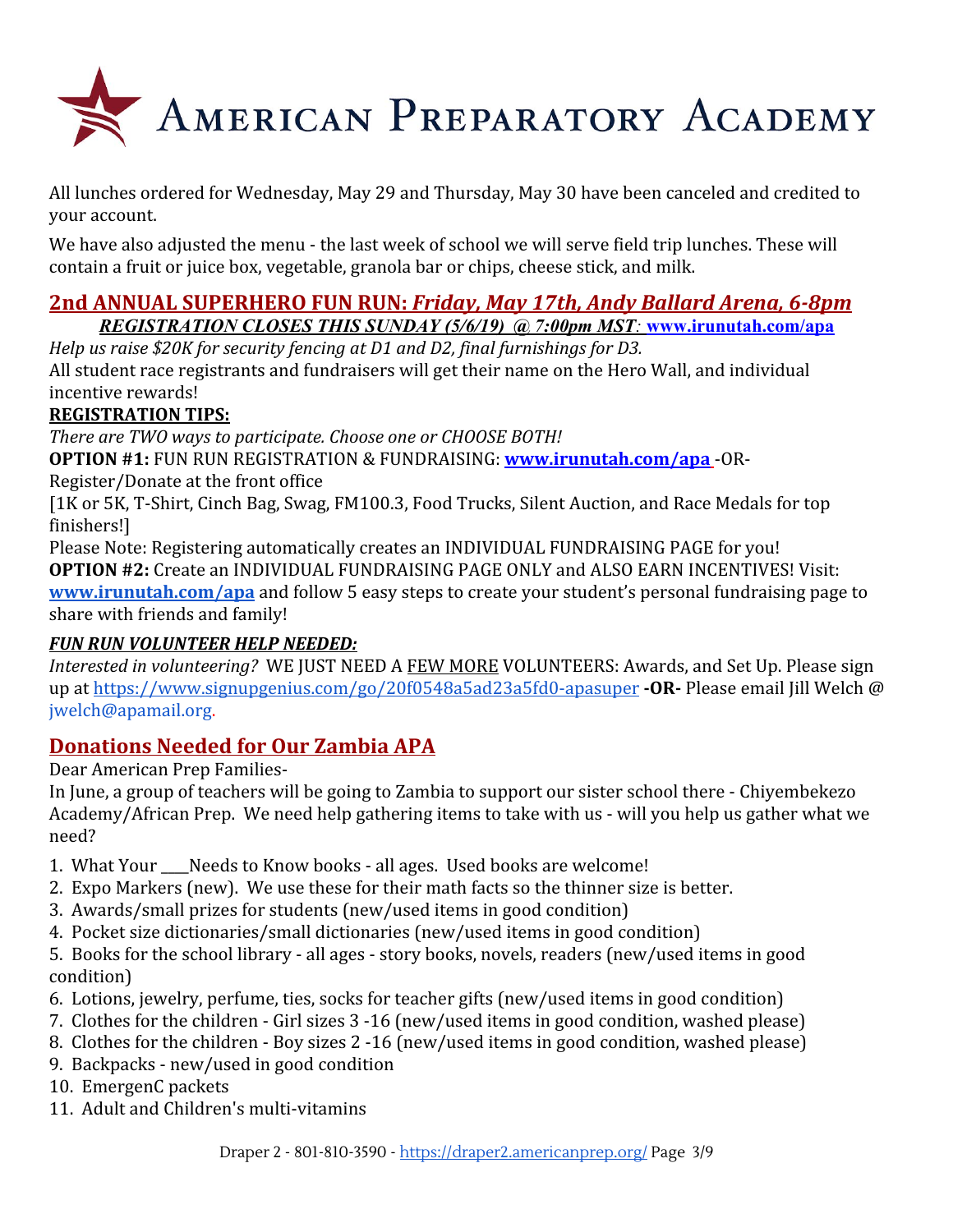

- 12. Vitamin C tablets
- 13. Ibuprofen/Tylenol pills/capsules
- 14. Neosporin
- 15. Bandaids
- 16. Beef Jerky

Each campus will have donation boxes where you can place your items. Thank you for your donations!!!

## **Memorial Day "Buddy Poppy"**

As part of our Memorial Day Celebration, each of our students will be given a "Buddy Poppy" to wear for the day and to take home. These artificial poppies have been a symbol of fallen and wounded veterans since World War II. They are traditionally sold on street corners by veterans, and donations received in return for these artificial poppies have helped over the years countless veterans, widows, widowers and orphans of fallen soldiers. The poppy itself continues to serve as a perpetual tribute to those who have given their lives for our nation's freedom.

Our school will be accepting donations for our veterans until the end of the school year. An envelope will be provided next week for your donations, \$1.00 is the recommended donation. If you would like to donate more to this very worthy cause, please feel free to. Send your envelope to school and give it to your student's teacher or the main office. Your donation will be greatly appreciated. *ALL of these donations will go straight to the Veterans of Foreign Wars, (VFW).*

## **\*\*Family School Organization - FSO**

by Nicole Harman

## **End of the year curriculum help needed:**

It's that time of year again where we get together to pick up books, clean, repair and shelve them. It will again be an all-day affair on Friday, May 24th. Please be there a little before 8:00 am as our first pick up of the day will begin at 8:15 am.

We'll have some healthy snacks for you. If you'd like to bring a lunch or something to share, you are more than welcome. If you can only stay for a few hours, please let me know what times you'll be available in the comments section. Any help is greatly appreciated!

<https://www.signupgenius.com/go/20F0B4BAFAE2DA5FC1-endofschool>

## **\*Volunteer Hours**

Please submit **ALL** your volunteer hours to: *volunteerdraper2@apamail.org* Some families have stopped reporting their hours after reaching 20 hours. It is important for us to know all the hours our parents have contributed, so please make sure to submit all of them, even if you have already contributed 20 hours. We use this information when applying for grants demonstrating the amazing contributions of our parents to our school. Thank you!

## **THANK YOU FROM CHARACTER DEVELOPMENT**

#### by Mandy Brown

A huge shout out to thank our many amazing parents who came and helped out during our lunch time activities over White Ribbon Week. We literally could not have done it without you. We are also grateful to the State of Utah and the Utah Coalition Against Pornography for the grant which allowed us to bring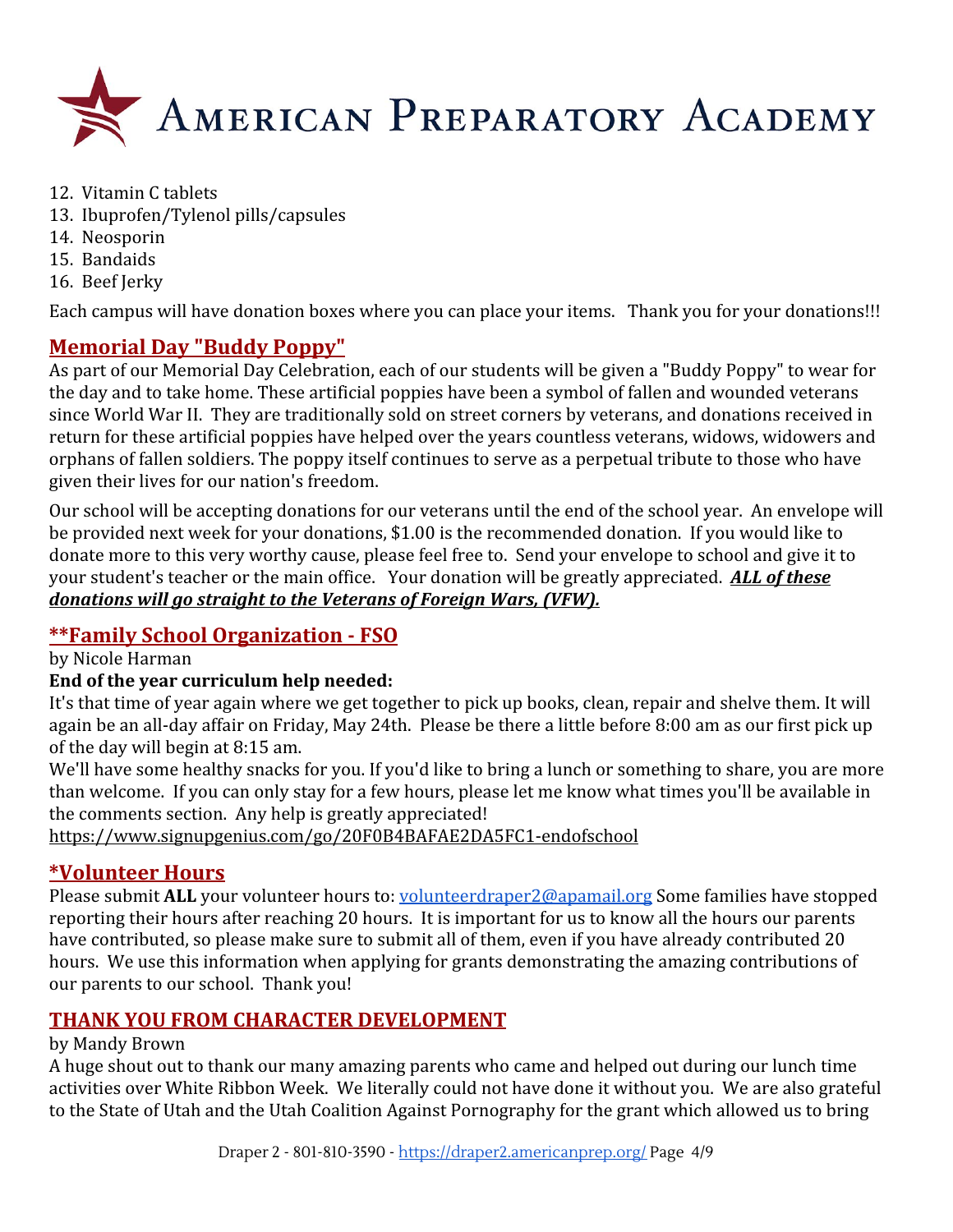

White Ribbon Week to our students this year, and a very special thank you to our parent volunteer, Laurel Arnold, who was able to coordinate that for us.

## **\*\*Early Dismissal Days**

During the last week of school we will have three early dismissal days (12:15/12:30/12:45). These dates are Wednesday (5.29) Thursday (5.30) and Friday (5.31).

## **Drop Off and Pick Up**

Please keep off your cell phones during drop off and pick up. Two hands on the wheel are always better than one. Thanks for your cooperation!

## **\*Parent Advisory Committee Elections**

We are in the process of creating our Parent Advisory Committee (PAC) for the 2019-20 school year. PAC participates with the administration in developing the Annual School Plan, in deciding how the Land Trust monies will be spent, and other matters important to our students at American Preparatory Academy.

We have *3 parent PAC positions* to fill at APA-Draper 2. Parents of students who are employed 6 or more hours per week at the school are disqualified from participating as an elected parent.

The PAC generally meets 3-4 times per year. Members of the PAC will be expected to participate in all of these meetings so that a quorum may be present to conduct business. There are no term limits, so long as an elected parent has students enrolled in the school, is actively participating, and wishes to continue to do so.

These are the anticipated meeting dates, times, and places for the 2019-20 school year. It is vital that you attend all three meetings if you are a member of the PAC. We must have a quorum in order to hold a meeting. Failure to do so may result in the loss of your seat on the Committee.

- 1st Meeting at Draper 2 will be on Tuesday, September 10<sup>th</sup> at 2:00 PM.
- 2nd Meeting at Draper 2 will be on Tuesday, March 3<sup>rd</sup> at 2:00 PM
- 3rd Meeting (Annual School Planning Meeting) $\mathbb{Z}$  This meeting will most likely be held in August after we get State Testing results back.

If you are interested, please contact Katie Fuller, landtrust@apamail.org, no later than Friday, May 10th, 2019, at 4:00 pm. *Please include your name, the campus you are running for, a little campaign blurb, your student's name and grade, your phone number and email address.*

• We are holding elections at more than one campus, so it will be very important that you note in your email **for which campus' PAC you are running**. The ballot will go home as the last page of the May 10th newsletter. Each family may vote for three candidates, as we have three positions open. Ballots must be returned to the school before 4pm on May 17th. The candidates who receive the most votes will be posted in the May  $31<sup>th</sup>$  newsletter.

## **Extra Curricular Events!!**

## **James and the Giant Peach Theatre Summer Camp**

Join us for a fun-filled adventure of James and the Giant Peach. Directed by APA Draper 3 Drama teacher, Dana Sanders. \$335.00 for two weeks, July 22nd - August 2nd. Camp times 9:30 am - 12:30 pm.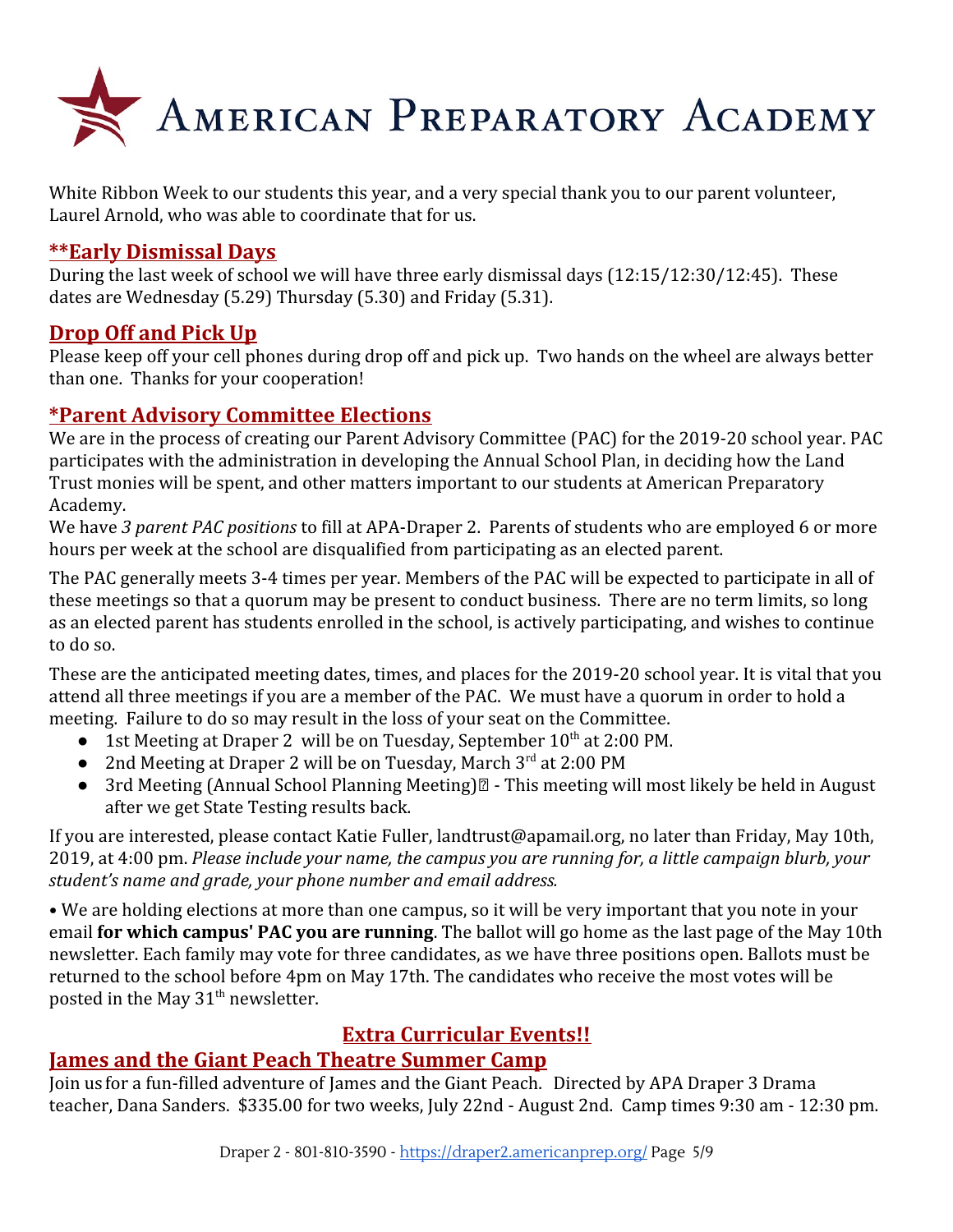

We will perform our play on August 1st and 2nd at 7:00 pm. Please see the attached flyer for more information or email Mrs. Sanders at [dsanders@apamail.org .](mailto:dsanders@apamail.org)

## **\*\*Sing! Utah Vocal Competition**

Do you have a passion for singing? Have fun, while putting your vocal skills to the test, at the 2019 "Sing! Utah" State Vocal Competition. There are 3 age divisions: ages 4-8, ages 9-13, and 14 and up. The final round will be a concert where the top singers will have the opportunity to sing with a live band, in front of an audience. The purpose of this competition is to teach students about the professional performing arts industries, as well as how to be supportive and encouraging of others in a competitive environment. Video auditions are due on Saturday, June 20th, 2019. [Click here for additional information.](https://draper3.americanprep.org/wp-content/uploads/sites/276/2019/04/Sing-Utah-2019-Vocal-Comp-Poster.jpg)

## **COED Youth Skills Basketball Camp!**

Our High School Lady Eagles Basketball coach (Coach Dan Baldwin) is holding a basketball camp for all APA boys and girls grades 1st through 8th. Coach Dan won Region Coach of the Year this last year so come and join in! Please see attached flyer for all the details.

## **Dance Concert**

Come celebrate a night "**ON BROADWAY**" at APA Dance Department's concert

## **Fri./Sat., May 10th and 11th at 7:00 pm in the D3 Gym.**

It will be an extravaganza of dance and movement featuring our very own Dance Company, Ballroom Dance Company, Ballroom Blast dancers, and other exciting guest performers.

## **Purchase tickets online at: [apadance.yapsody.com](http://apadance.yapsody.com/)**

Tickets are \$8 for reserved premier seats, or \$5 for general admission. A 10% discount will be given for groups of 5 or more. Ages 3 and up require a ticket. D3 students may present their APA student ID at the door for a FREE general admission seat for themselves. All proceeds will benefit the APA Dance Department. Concessions will be available that evening for cash/check only. Tickets sold at the door will be cash/check only.

## **Love & Logic**

## **"All Kids Need Positive and Calm Role Models"**

## **Does Love and Logic work with kids who have special needs?**

My answer to this immensely broad and complicated query typically has two parts.

#### **Yes! Love and Logic works in a wide variety of situations with many types of kids...and adults**…**.because the primary focus is on helping** *the user* **remain healthy.**

 The healthier we remain, the healthier our children and students will become. All kids need positive and calm role models.

The second part of my answer deals with this fact:

## **Great parents and educators are great scientists.**

Successful people use the following steps to determine what will work best with each special child:

## **1 - Make an educated guess (i.e., "develop a hypothesis")**

Based on their intuition about what might work best, they begin by experimenting with *just one* Love and Logic skill. To repeat, they start with implementing JUST ONE SKILL. Perhaps they start with saying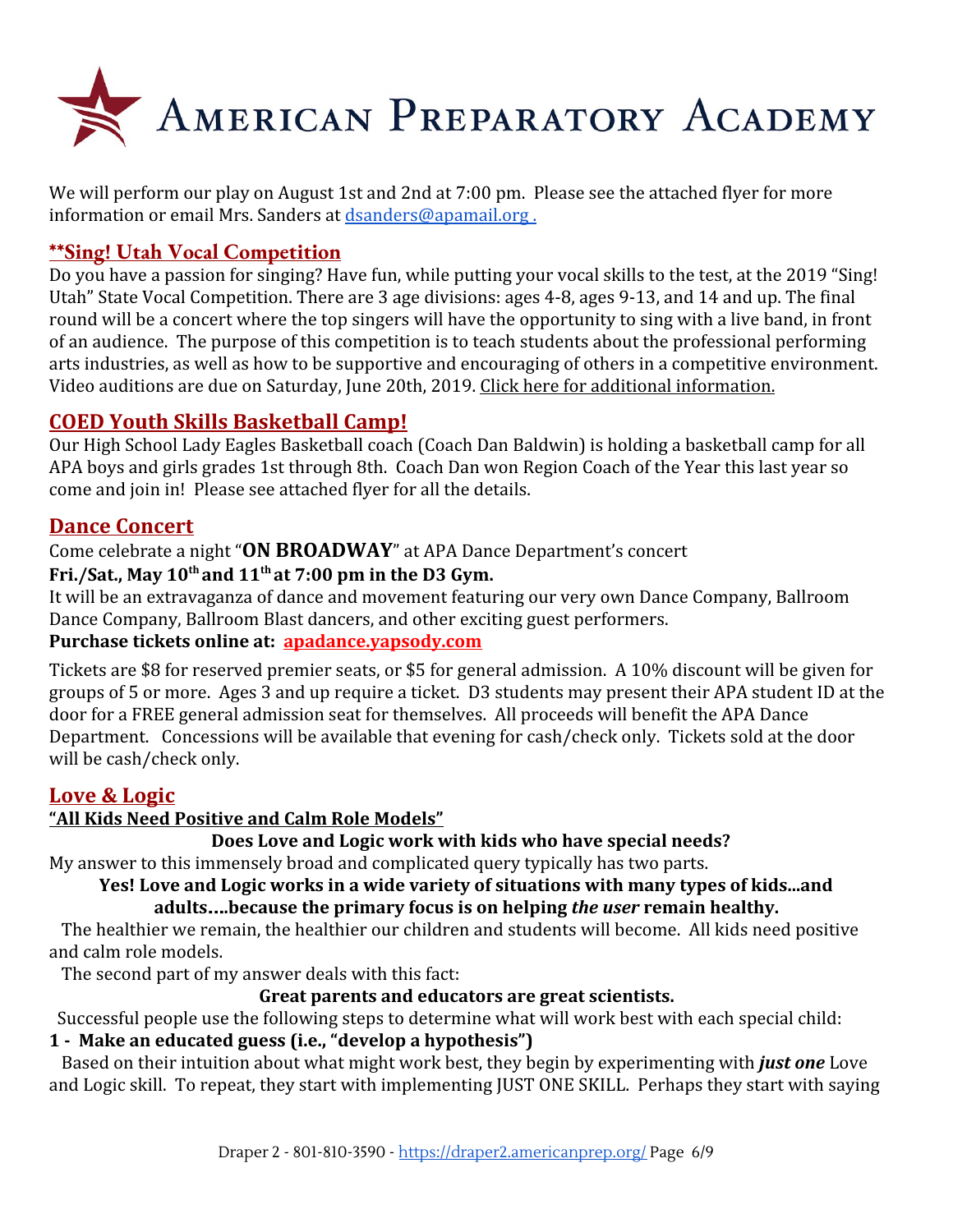

calm and repeating, "I love you too much to argue" when their child begins the argue or or start a meltdown.

## **2 - Observe how things go (i.e., "collect data")**

As they observe, wise parents and educators remember that things will often look worse when they begin to use an effective skill. Oftentimes, there is a limited period of greater acting out as kids begin to get used to our new life style. Please give this observation period at least a week or two to evaluate the effectiveness of this skill.

## **3 - Evaluate the results (i.e., "analyze the data")**

 Let's say that a parent notices an interesting trend in the data: Her child, who is on the autism spectrum, responds better when she whispers, "I love you too much to argue," than when she says it just slightly louder.

 Maybe another parent with a child on the autism spectrum sees that his child responds better when he says no words at all.

Maybe another parent with a child on the same spectrum sees that this technique doesn't work at all.

#### **4 - Implement the skill, modify a bit, or go back to step one.**

 I humbly submit that no one knows for sure what will work with each unique child with special needs...without running plenty of small and safe experiments.

 All in all, Love and Logic has a great track record of working with all kids with special needs. Why? **Because they need lots of loving patience just like the rest of us.**

Thanks for reading! Our goal is to help as many families as possible.

## Dr. Charles Fay

To receive the Love and Logic newsletter and tips, go to their website: <https://www.loveandlogic.com/>

## **Fun Run Hero Wall**

What an amazing start to our Fun Run fundraising efforts! Our Hero Wall is being built with the donations of so many of our students and families. Each brick represents all the different donations and registrants for our Fun Run upcoming on May 17th. Everyone that registers before Sunday night at 7 pm, will be guaranteed a t-shirt and swag bag full of goodies.

#### **REGISTRATION TIPS:**

*There are TWO ways to participate. Choose one or CHOOSE BOTH!* **OPTION #1:** FUN RUN REGISTRATION & FUNDRAISING: **[www.irunutah.com/apa](http://www.irunutah.com/apa)** -OR-Register/Donate at the front office

[1K or 5K, T-Shirt, Cinch Bag, Swag, FM100.3, Food Trucks, Silent Auction, and Race Medals for top finishers!]

Please Note: Registering automatically creates an INDIVIDUAL FUNDRAISING PAGE for you!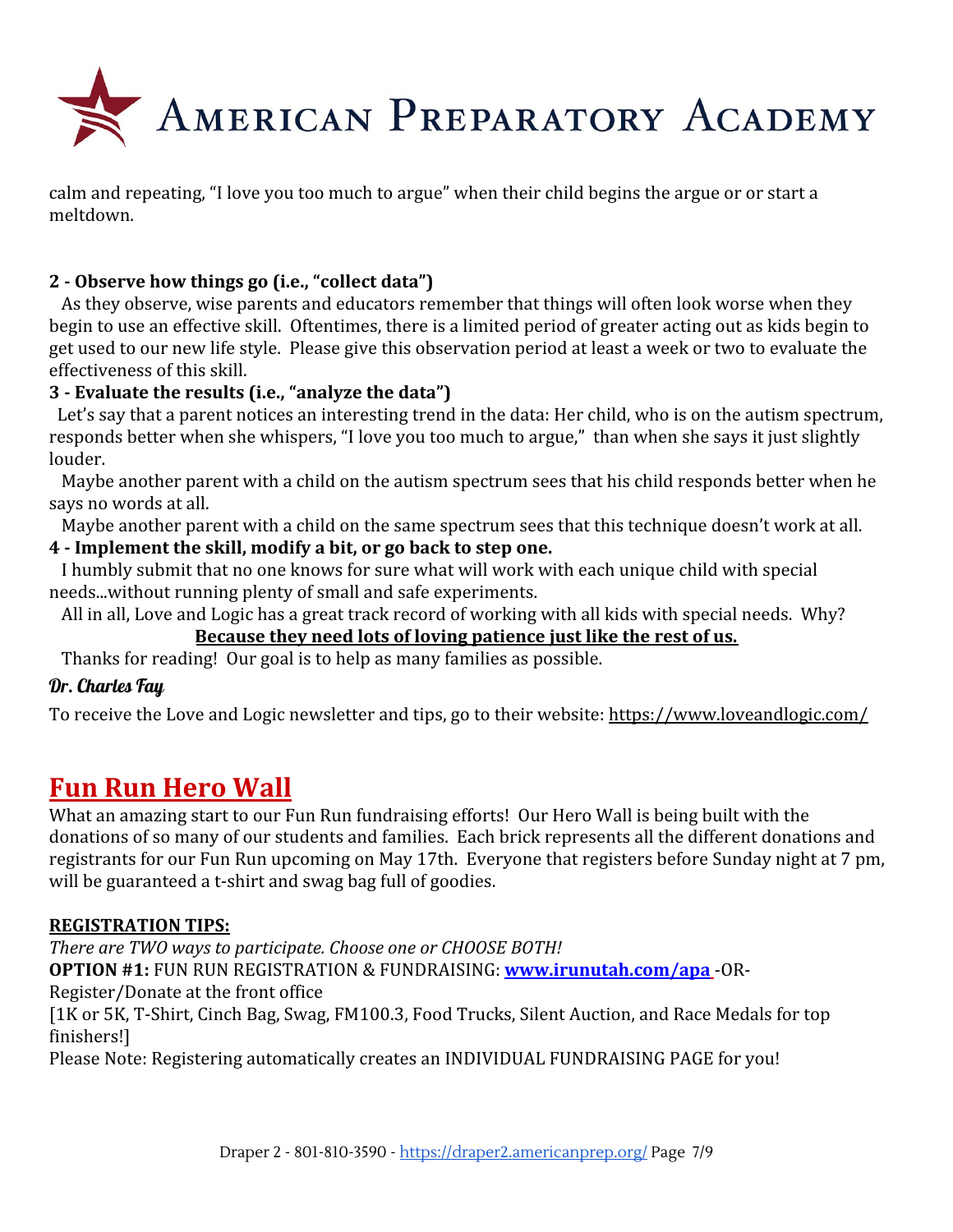

**OPTION #2:** Create an INDIVIDUAL FUNDRAISING PAGE ONLY and ALSO EARN INCENTIVES! Visit: **[www.irunutah.com/apa](http://www.irunutah.com/apa)** and follow 5 easy steps to create your student's personal fundraising page to share with friends and family!